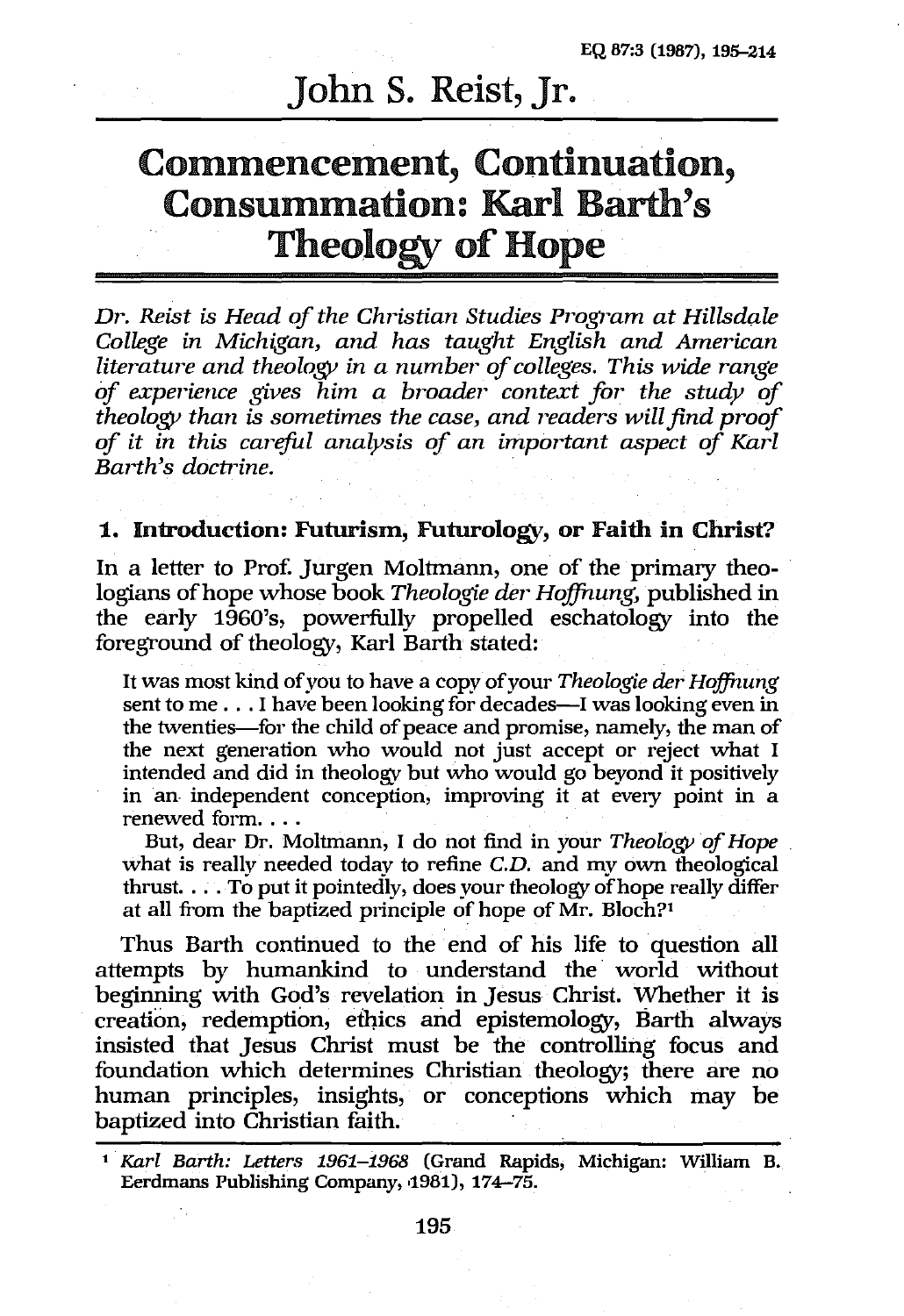Three years later (1967), in a letter to Dr. Tjarko Stadtland, Barth reiterated the same theme:

... this eschatology can hardly be recognized or taken seriously as *Christian* eschatology. Instead of starting out joyfully with the confession of Jesus Christ it seems to have painfully pasted his name on its own *futurism*. It certainly promises all kinds of fine things in terms of *his* individual and social perfection but at root, in the light of what is now being proclaimed in full chorus by *futurologists*, champions of the principle of hope, and conjurors up of the future of every type of belief and unbelief-yes. I must throw back your objection in all seriousness--it announces *nothing new*.

 $\ldots$  We must concentrate strictly on the one thing by which Christian eschatology distinguishes itself from all other possible . eschatologies, namely, on the *orze* person, the *new* person, in whom God 'was and is and is to come' (Rev. 4:8). We would not be speaking of him as he is and as he reveals himself to be, we would not be speaking of the God who is eternally rich and kind, the coming God, if we were to speak of him *only* as the one who comes and not also and at the same time as the one who was and is. $2^{\circ}$ 

Just as he had earlier attacked the analogy of being, natural theology, and adoptionist Christology in the first volumes of the *Church Dogmatics,* so he· also asserts that 'futurology' without Jesus Christ becomes mere 'futurism' and thus offers to the world a philosophy or project about the future, but not the promise of God.

This paper will seek to show that an exposition and explication of *Church Dogmatics* IV. 3/2 offers a telling critique of contemporary theologians of hope who take their cues from Marxism, socialism, evolution, existentialism, and process principles and thought; Barth's doctrine of the threefold parousia of Jesus Christ securely roots eschatology in a genuinely Christian hope, and distinguishes it from mere religious hopefulness, or personal wishful thinking, or melancholy resignation, or political projections and programs based on an historical *elan vital* by which society might thrust itself revolutionarily into the future. Without Jesus Christ, eschatology exists *in vacuo,* without any *credo* ad *expectationem*  that is recognizably Christic, for the earnest expectation of the church is empowered by the Holy Spirit enabling it to believe that God's gift inJesus Christ and his resurrection informs our hope with a richness of knowledge and power that moves us forth into the future, towards his coming again. As he developed his eschatology, Barth defined the problem this way:

 $\ldots$  we have still to consider and clarify the attitude to be taken in face of what seem to be contradictory christological insights, of the

<sup>2</sup> *Karl Barth:* ..., 235. (Emphasis on *Futurism* and *Futurologists* is mine.)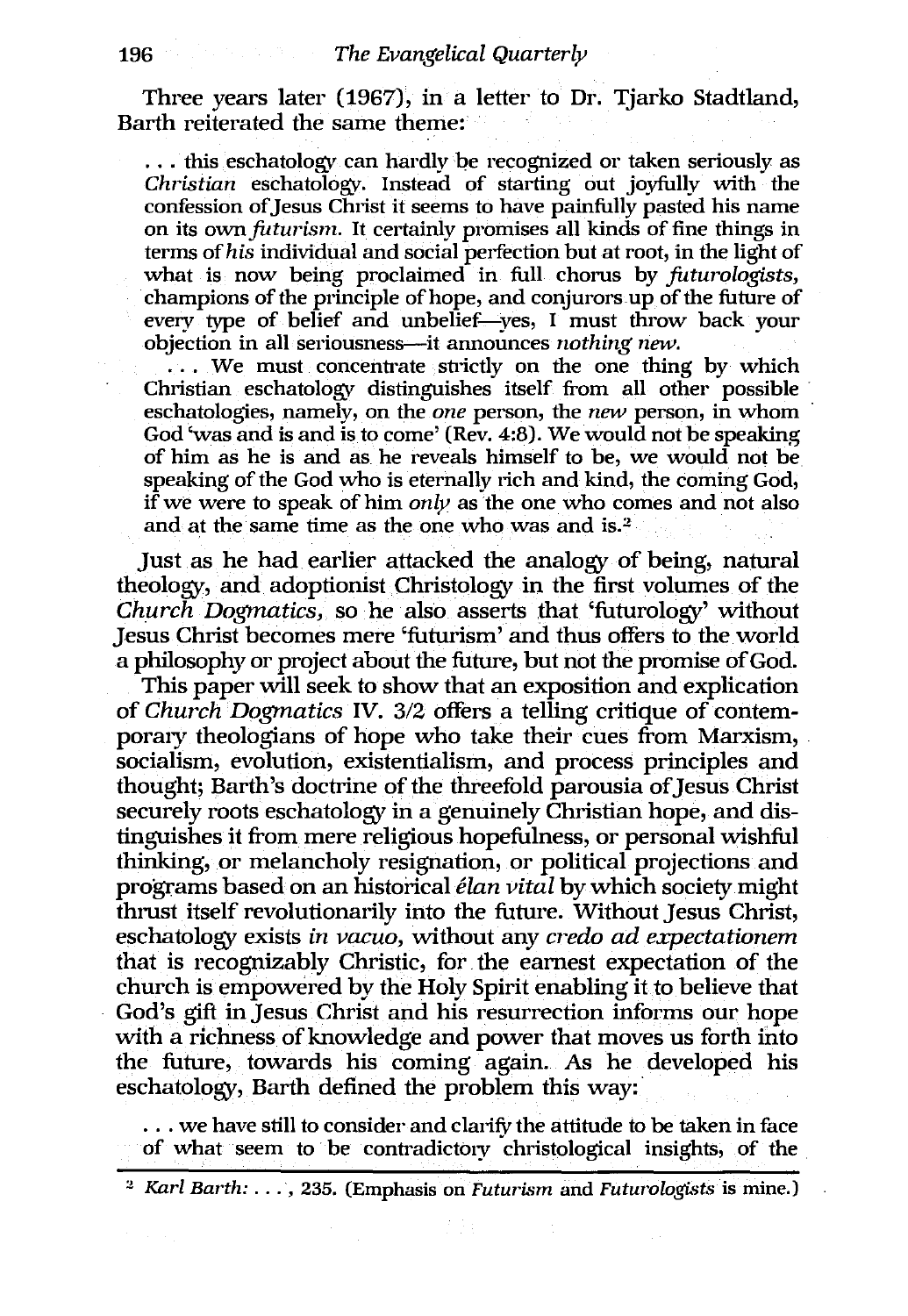#### *Commencement, Continuation, Consummation: 197*

.difference between the revelation of Jesus Christ as it has already taken place in its *commencement,* and is still taking place in its *continuation, and the revelation of Jesus Christ as it has not yet taken* place in its *consummation .* ... The Already and Even Now are no less forms of the one *parousia*, presence and action of Jesus Christ in His prophetic action than the Not Yet. The *commencement, continuation* and *consummation* of His prophetic activity are all equal in this respect.<sup>3</sup> (Emphasis mine)

# 2. The Issue: Is Jesus Christ our Hope?

Emil Brunner, Barth's great contemporary *provocateur,* has stated, 'The Christian hope is not only the last chapter of theological doctrine; it is itself the goal to which the Christian reaches forward.<sup>34</sup> Barth himself declares that a study of Christian hope seeks to answer how a man can exist prophetically in the present; his answer is that  $\langle \ldots \rangle$  this is not only made possible but actually achieved as Jesus Christ causes the Christian to become a man who may stride towards his future in hope of him' (CD IV.3/ 2,902).

The Christian then looks forward to this hope because of what has already happened. Speaking of the resurrection of Christ in the context of I Corinthians 15:20, Barth declared even as the *Church Dogmatics* had only begun to appear: 'The metaphor of the firstfiuits derives from the Old Testament. God claimed *this*  portion of the harvest Himself and thereby gave to understand that the other part, the whole, belongs to Him'.5 Because Christ, the firstfiuits, has been raised from the dead, we too shall be raised; because the parousia of Christ occurred at Easter as the foundation of our hope, and at Pentecost as the sustenance of our hope, it is also certain to occur for all men at the end. Similarly, Barth states, 'If God is not God in *our* life, then He is also not that in the life of Christ. ... If no dead are to rise except the One, then the resurrection of even this One, is an offence dispensable, unimportant. .. '.6 According to Barth, in I Corinthians 15:17-18, Paul concludes:

... if the resurrection of Jesus were only an isolated miracle and not the revelation of the miracle that God worked on men, if it is only to

- 東京 - 大学のように南京語で

(; Barth, *The ReswTection* ... , 154.

<sup>&</sup>lt;sup>3</sup> Church Dogmatics. IV. 3/2 (Edinburgh: T. & T. Clark, 1962), 910. (Emphasis mine). All further references to the *Chw'chDogmatics* will appear within the text itself, by volume number and page number.

<sup>&</sup>lt;sup>4</sup> The Christian Doctrine Of The Church, Faith And The Consummation (Philadelphia: The Westminster Press, 1962), 346.

<sup>&</sup>lt;sup>5</sup> Karl Barth, *The Resurrection Of The Dead* (New York: Fleming H. Revell, 1933),165.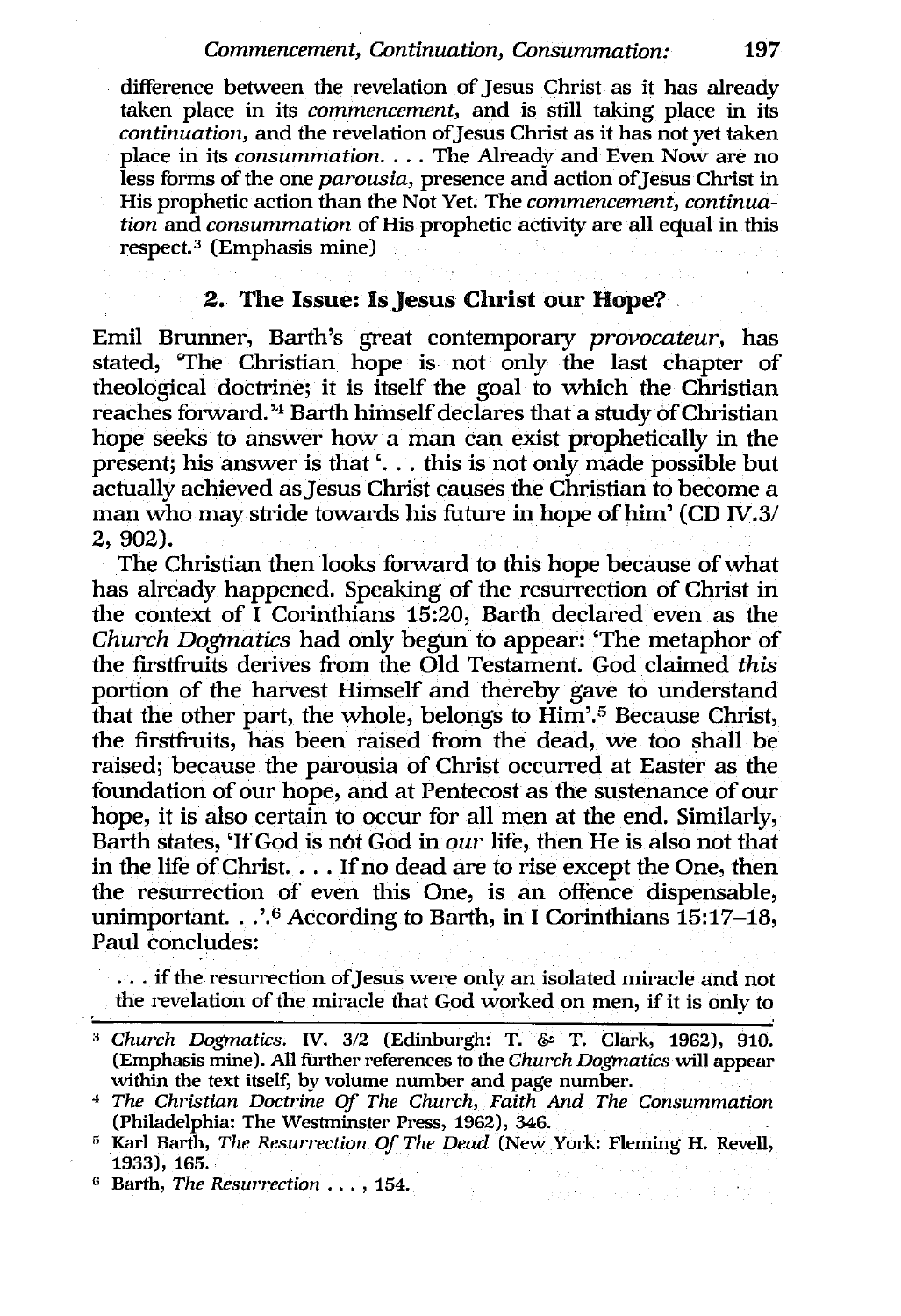mean 'Christ rose again', but not 'Resurrection of the Dead', then even this miracle is not true, then Christ is not risen.  $\ldots$ .

Christians, then, are begotten to a lively hope, even though some who actually saw the Lord 'have fallen asleep' (I Corinthians 15:6-7). Thus, the error of the Corinthian church, that of limiting Christ's resurrection to himself and not extending it to all meneven so in Christ shall all be made alive-is merely an early manifestation of the church's willingness to reject revelation, to reject the reality of the miracle of God's act in history. Then churchmen become

... 'theological auguries and auspices, who cannot meet without significantly smiling at each other, in the consciousness of the fatal secret of the utter insignificance of their activity. Of parsons it can be simply said that they talk of things which they understand no more than anybody else. We stand, then, in the shadow of the curse which lies over all religions. Religion appears with the claim, with the dignity of revelation. What becomes of it when it secretly renounces such claim, when it has not the courage to believe in revelation? Then, Feuerbach is right. Then, it is to be explained as no more than the dream of human wishes.<sup>8</sup>

Is not' this situation of the church reflected in much recent literature? Think of the Church of England as depicted in the nineteenth century novels *Barchester Towers* and *The Warden,*  by Anthony Trollope, in which bishops and curates, deans and vicars, are tirelessly and tiresomely interested in stipends, ecclesiastical prestige, and land grants for churches; a church in which Joseph Butler wrote his accommodating *Analogy of Religion* which Sir Leslie Stephen declared was one of the most terrible persuasions to atheism ever produced, because it so lucidly presents the irresolvable problems of religion. Compare this group of comfortable and rational churchmen with the apostolic ecclesia and its witness to the resurrection and its pointing to the lively hope.

Has not T. S. Eliot, the modern Anglican poet, pointed out in his poetry the absurdity of a church not faithful to her message, when he likens her to a huge, sleeping hippopotomus, mired knee-deep in mud, occasionally snorting, but never transcending or transforming its environment?

The broad-backed hippopotamus Rests on his belly in the mud; Although he seems so firm to us He is merely flesh and blood.

<sup>7</sup>Barth, *The'Resurrection* ... , 144.

<sup>&</sup>lt;sup>8</sup> Barth, *The Resurrection* . . ., 156.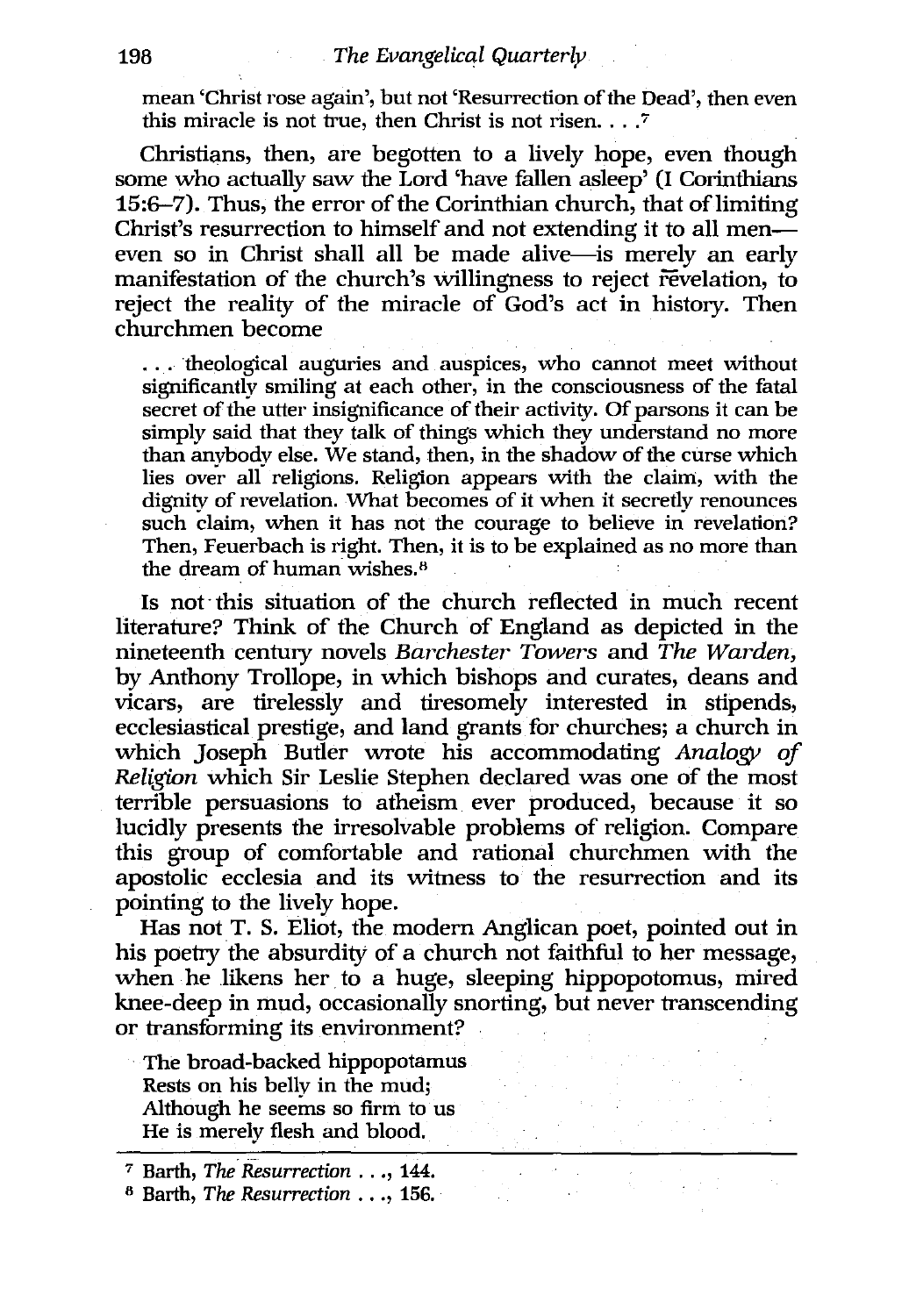The hippo's feeble steps may err In compassing material ends, While the True Church need never stir To gather in its dividends.

The hippopotamus's day Is passed in sleep; at night he hunts; God works in a mysterious way-The Church can sleep and feed at once.

He shall be washed as white as snow, By all the martyr'd virgins kist, While the True Church remains below Wrapt in the old miasmal mist.<sup>9</sup>

Is it not true that with the church standing in this position and deserting or demythologizing its message, that the Christian hope is not one of glory, but one in which, as Eliot suggests,

This is the way the world ends, Not with a bang but a whimper.<sup>10</sup>

Currently, in the novels of John Updike, we read of clergymen more interested in social causes and sexual escapades than in the salvation hope of the world inJesus Christ. From *Rabbit, Run,* to 'Pigeon Feathers', through A *Month of Sundays,* to his latest work, *The Witches of Eastwick,* pastors and priests in Updike's world seek other men's wives or other religious options, rather. than declaring the gospel of hope that Barth espouses. My point is not that one must be Barthian in order to avoid such clerical deviousness; it is that a focus on Jesus Christ is essential to maintaining a Christian theology of life here and now and in the world to come.

It seems that the Corinthian error of rejecting the resurrection of the dead, the first form of the threefold parousia, is still persistently with us. Brunner has properly assessed the drift of much of modern Christian thought in this way:

Bultmann's view is that the New Testament eschatology was dependent on Jewish apocalyptic, and became such an embarrassment when the Parousia did not occur, that it called for a reinterpretation ... he replaces Eschatology, the hope of the Christian faith, by a radical historical self-understanding which he calls eschatological existence. That in doing so he. can appeal neither to Paul or to John is clear to himself. But he believes that he owes such an 'existential interpretation'—a demythologization which leads to

<sup>9</sup>'The Hippopotamus', *The Complete Poems And Plays 1909-1950* (New York: Harcourt, Brace & World, Inc. 1962), 30-31.

<sup>10</sup> Eliot, *The Complete Poems.* -.. , 59.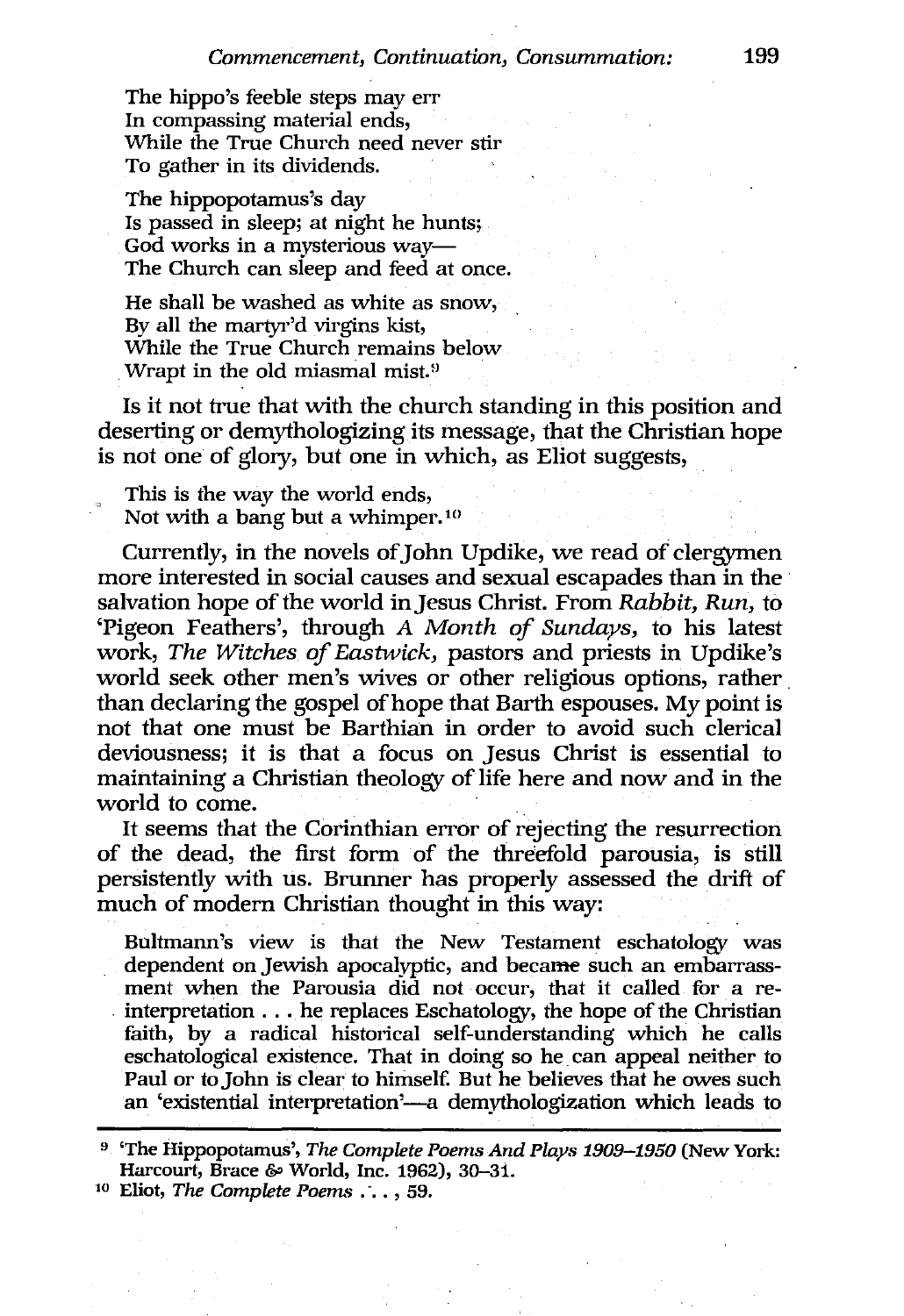an elimination of eschatology--to the man of today, who can no longer believe in such a consummation of history.<sup>11</sup>

Barth, himself, succinctly and precisely proclaims the Christian hope: 'There can be no doubt as to its foundations, since the Christian derives securely from the resurrection of Jesus Christ' (CD IV. 3/2, 904). This powerful act offers the Christian, not plangent uncertainties or political-social causes, but a powerful vision and impetus for the future. 'Nor can there be any doubt as to its present constitution and the step which the Christian has to take at the moment, since every action may be performed within the sphere of lordship of the Holy Spirit' (CD IV. 3/2, 904). He clearly joins the issue between Christian hope and secular hopes:

For the issue is quite simply whether the Christian has any option but in his own most proper concern to be like the poor heathen who optimistically or pessimistically can proceed only with uncertainty into a neutral, ambivalent and therefore obscure future. If he could not hope as a Christian, it would be all up with him. But since he may, all is not lost but won (CD IV. 3/2, 921).

#### Stated again, the question is:

... how the Christian may maintain himself as such, i.e., as a true and faithful and servicable witness of Jesus Christ, when he moves towards a dark future full of conflicting possibilities and thus seems to have ground only for a divided expectation fluctuating between confidence and uncertainty (CD IV.  $3/2$ , 928).

Barth's answer is that '... the statement about Christian hope also tells us positively that the future to which only the Christian as such can look is the *pamusia* ofJesus Christ in its final form, His coming in completion of His prophetic work and to His consummating manifestation'  $(CD^T IV. 3/2, 929)$ . Thus, the Christian hope is not 'a shot in the dark', but the final *pamusia* of Jesus, whom we already know in his resurrection power and in the power of Pentecost. 'It is to be noted that here, too, it is simple and concrete expectation of a new being and action of God, of the God already known to the Christian by His past and continuing self-declaration' (CD IV. 3/2, 909). This Christian hope is rooted retrospectively in Jesus Christ; hope toward the future is substantiated by knowledge of the first two forms of Christ's *exousia,* his authoritative, powerful, and effective presence. Ct: Matthew 28:18, where Jesus declares, 'All authority in heaven and on earth has been given to me'.

a series and the collection

11 Brunner, 350.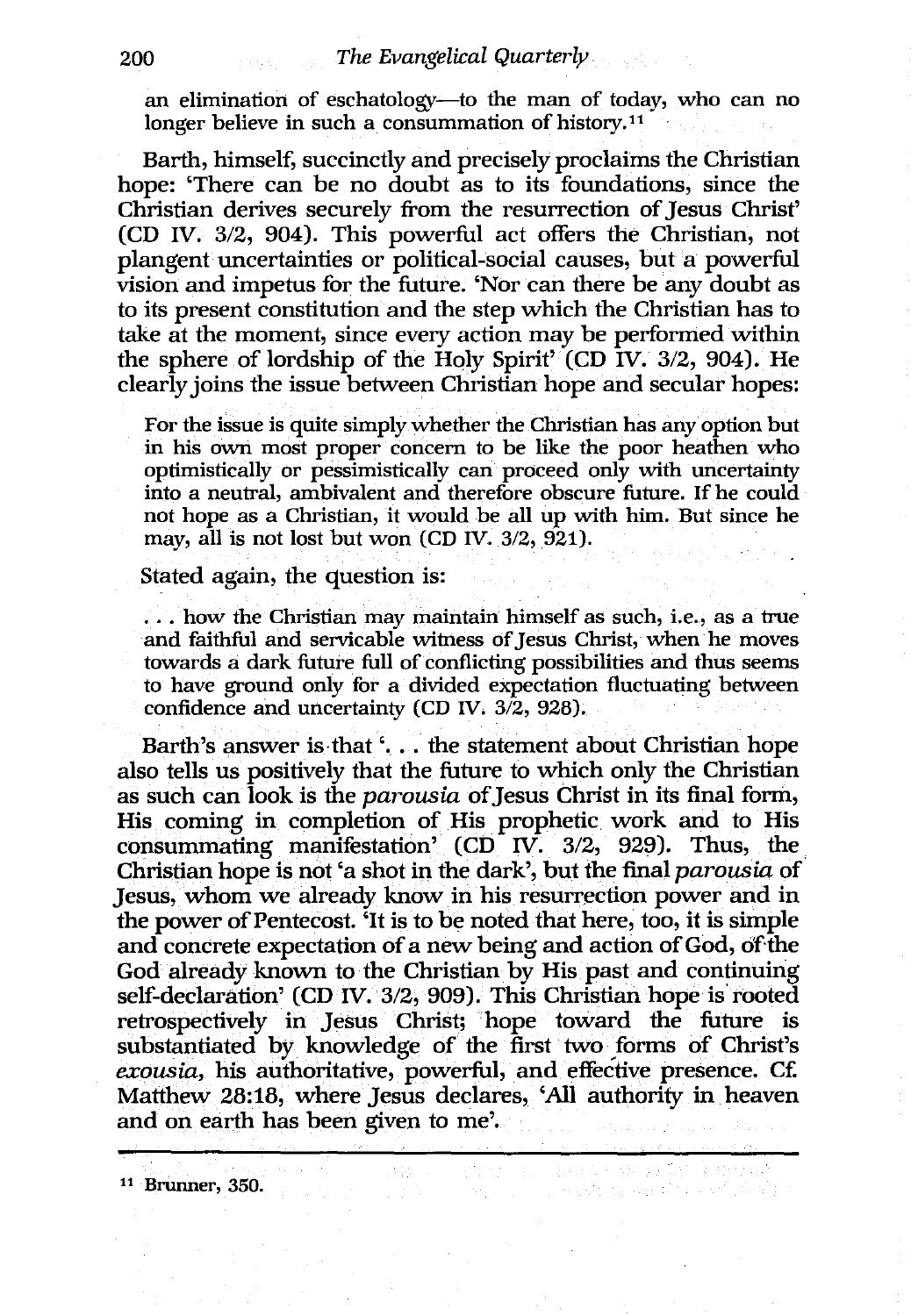# 3. The God, 'Hope', or the God of Hope?

Barth divides his treatment of hope into two sections, 'The Subject of Hope and Hope', and 'Life in Hope'. This part of my paper will be an exposition and analysis of these two sections.

# 3.1. The Subject of Hope and Hope

The concern for the meaning of Christian hope lies in the fact that although God has announced the destiny of humanity in the first form of the *parousia;* i.e., the resurrection, he has 'not yet spoken of it in such a way that the ears and reason and hearts of all must receive it' (CD IV. 3/2, 903).

This last, comprehensive, immediate and definitive Word has certainly been announced in His resurrection. and is declared in the power of His Holy Spirit, but it has not yet been spoken (CD *W.* 3/2,903).

Thus the Christian is 'in tension'. Having been established in the 'Now' of the resurrection, the first form of the *parousia*, he is still incomplete because of the 'Not Yet' of the final *parousia*.

Yet the fact remains that the consummating revelation of Jesus Christ and its redemptive work have not yet taken place. . . . Thus even Christian hope, for all its clarity and certainty, for all its participation in the One hoped for, cannot be more than hope. It is clear and certain in the power of the One hoped for who is its origin, theme, and content. And in its clarity and certainty it threatens all the present elements which contradict it. Yet it is also threatened by these elements.  $\dots$  . What is true in itself has yet to become true  $\dots$  . We are yet in the sphere of warfare, though in hope and not without hope like the heathen (CD IV. *3/2, 917).* 

Because of the *parousia* of the sustaining Holy Spirit, who has regenerated us to the vivid hope by which we live, the Christian, being aligned against such opposition as provided by this world, realistically and honestly encounters this world as challenge and opportunity. Brunner emphasizes this also when he writes:

The existence of the believer is therefore in reality 'eschatological existence.' ... but that means an existence that points beyond itself, an existence conscious of its own incompleteness. It is impossible to stand in the faith, without moving towards the goal. 12

But Brunner goes on to say that '''eschatological existence" is existence certain of its future liberation from this contradiction'.<sup>13</sup> What, then, is the significance of the Christian hope in the final

<sup>12</sup> Brunner, 342.

<sup>13</sup> Brunner, 343.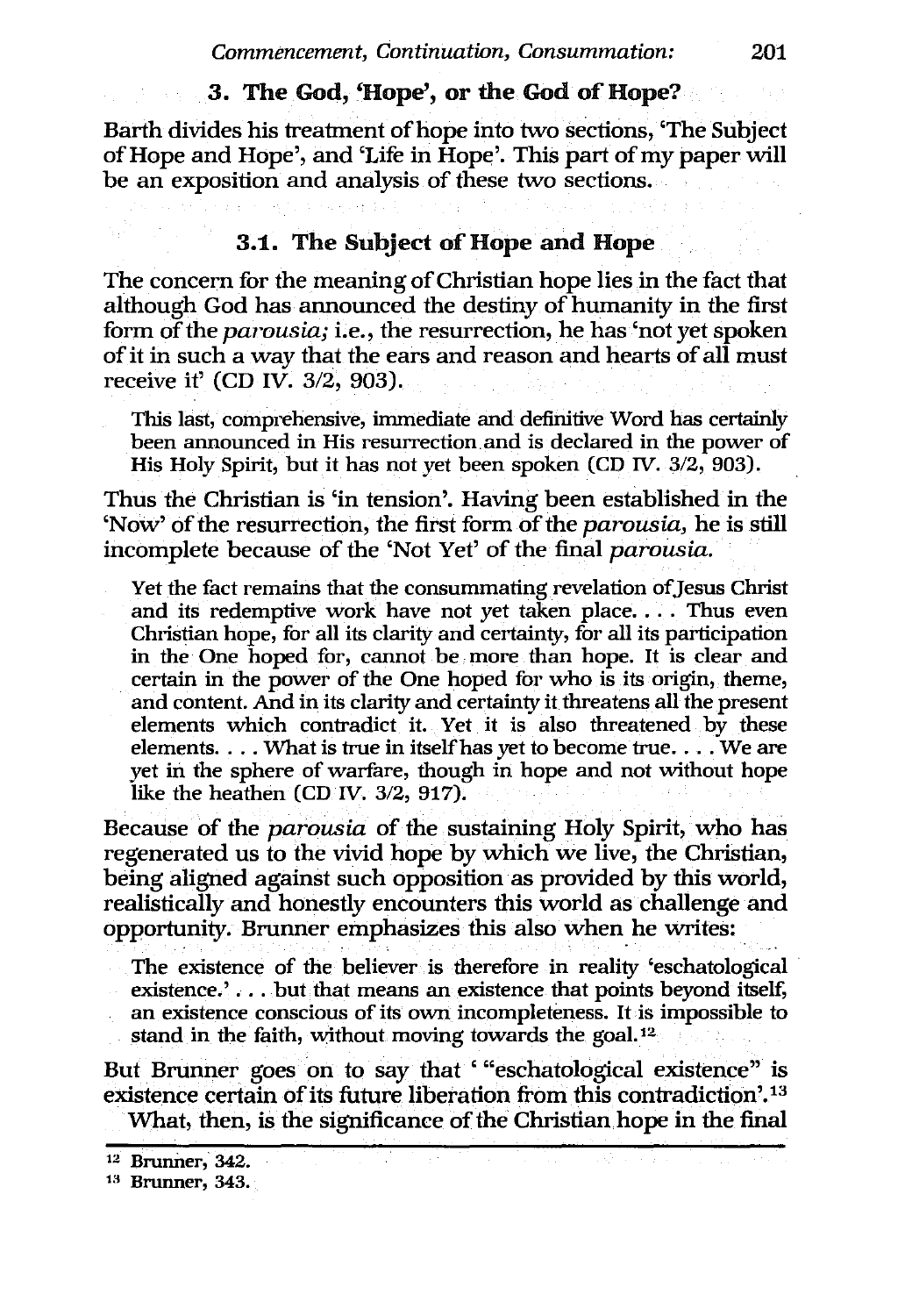fifth of the twentieth century? Can we really confess the positive and affirmative proclamation of hope in the face of current challenges and doubts? G. C. Berkouwer has stated:

A long series of revolutionary and catastrophic events has made an almost undeniable empirical fact of the meaninglessness of human life. . .. Can life then still make sense? Dare one call this life meaningful?14

Can the Christian really hope in the modern context, without naively and piously contending, as Pangloss did in Voltaire's *Candide,* that this is the best of all possible worlds, and that all light and shadow, good and evil, comprise one complete, harmonious whole? Spouting Voltaire's satire of Leibniz's theodicy, Pangloss explains away the occurrence of misfortune thus:

'All that was indispensable', replied the one-eyed doctor, 'and individual misfortunes create general welfare, so that the more individual misfortunes there are, the more all is well'. While he was reasoning thus, the air grew dark, the winds blew from the four corners of the earth, and the ship was assailed by a terrible storm in sight of the port of Lisbon. 15

Voltaire's satire of Leibniz's theodicy is devastating; but Barth's theology of hope is not naive or Olympian. It is based squarely

Not on the basis of anthropological construction, but on that of definite and theologically valid, i.e., christological insights, on the basis of the revealing work of Jesus Christ which has already commenced and continues but is not yet completed.... (CD IV.  $3/2$ , 909-10).

Barth insists that although the Constantinian illusion is now shattered, the Christian can still hope, although he finds himself in a dwindling and seemingly hopeless minority.

If the great Constantinian illusion is now being shattered, the question becomes the more insistent, though it has always been felt by perspicacious Christians. What can a few Christians or a pathetic group like the Christian community really accomplish with their scattered witness to Jesus Christ? What do these men really imagine or expect to accomplish in the great market, on the battlefield or in the great prison or mad-house which human life always seems to be? ... The Christian is merely burying his head in the sand if he is not

disturbed by these questions and does not find his whole ministry of witness challenged by them.  $\dots$  Nor is there any sense in trying to leap over this barrier with the confident mien of a Christian world

<sup>15</sup> Voltaire, *Candide* (New York: Bantam Books, 1959), 27-28.

*<sup>14</sup> The Providence* Of *God* (Grand Rapids: William B. Eerdmans Publishing Company, 1952), 9.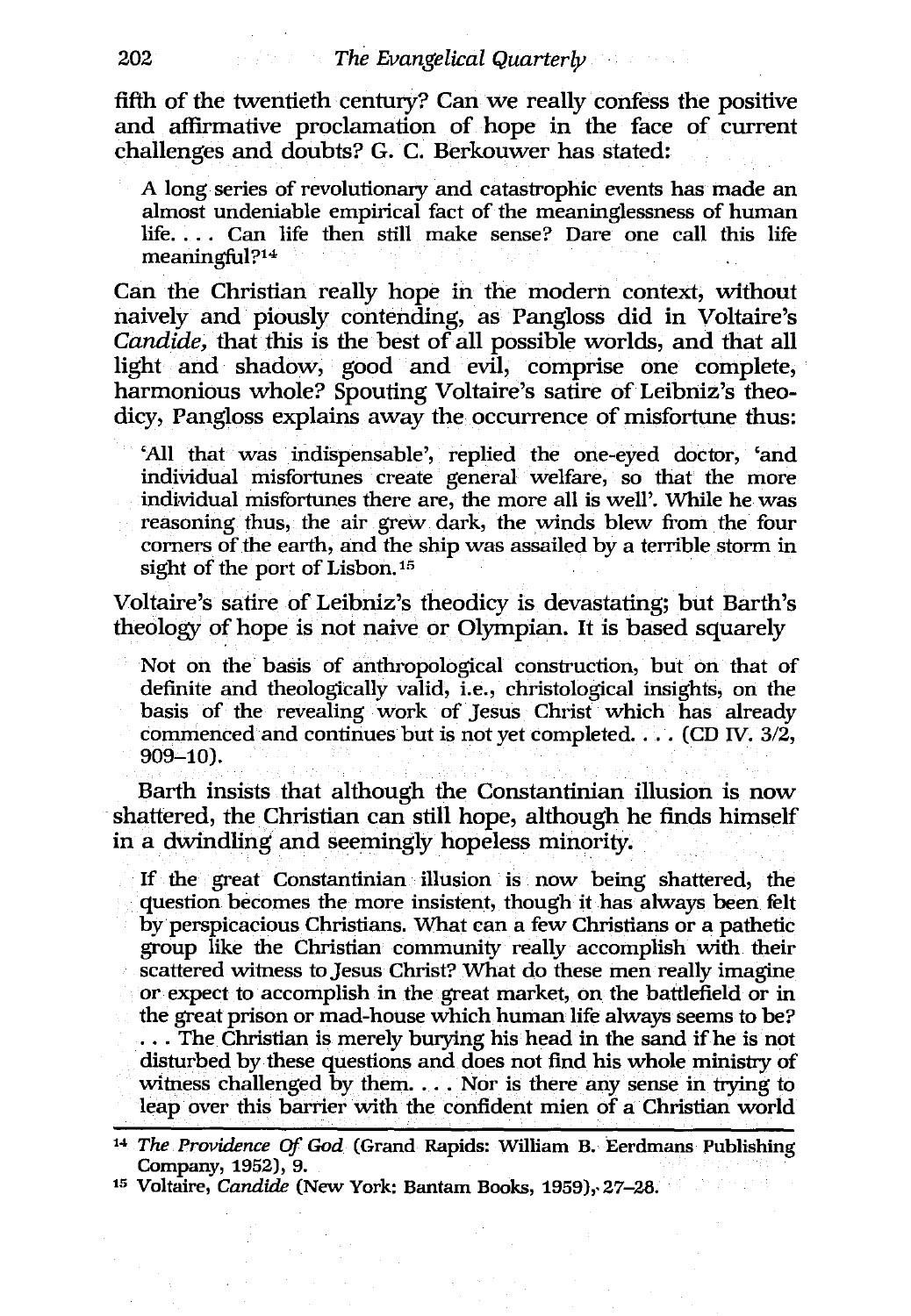conqueror. The meaningful thing which he is permitted and commanded and liberated to do in face of it is as a Christian, and therefore unambiguously and unfalteringly, to hope, i.e., in face of . what seems by human reckoning to be an unreachable majority to count upon it quite unconditionally that Jesus Christ has risen for each and every one of this majority too;  $\dots$  (CD IV. 3/2, 918).

This specific Christian hope is that which sustains the Christian *in situ* and *in transit,* from the Then of the resurrection, through the Now of Pentecost, to the Not Yet, but equally certain Not Yet of the final form of the *parousia.* 'It will be seen that the lines between the Then, the Now and the One Day everywhere intersect' (CD IV.  $3/2$ , 9). Thus, in this life here and now, hope, energized by faith and love, sustains the Christian in his work as witness to Christ. 'In hope, that which the Christian cannot reach is already near for all its farness' (CD IV. 3/2, 923). As Calvin states:

In fine, he makes the sum of our felicity consist in being sealed with the Holy Spirit of promise. Indeed, we have no enjoyment of Christ, uriless by embracing him as clothed with his own promises. Hence it is, that he indeed dwells in our hearts, and yet we are as pilgrims in regard to him, because 'we walk by faith, not by sight' (2 Cor. v. 6, 7).16

No Christian can give away this hope as a gambit to the nonbeliever, for he could do so

... orily by forgetting and denying that which makes him a Christian; i.e., his derivation from the resurrection of Jesus Christ and his present in the sphere of power of the Holy Spirit. . . . his future as a Christian-is in no sense open, neutral, and therefore divided (CD IV. 3/2,907).

# 3.2. Past, Present and Prospect: The Relationship of Faith,<br>Hope and Love

Barth speaks of the relationship of faith to hope in the life of the Christian:

He does not believe because he hopes, for he has no ground for hope apart from believing. But as and because he believes, putting active trust in the Word spoken to him as God's Word, he also hopes ... faith believes that God is true; hope expects that in due season God will manifest His truth. Faith believes that He is our Father; hope expects that He will always act the part of the Father towards us (CD IV. 3/2, 912).

Alongside the famous Augustinian epigram concerning faith and knowledge, *credo ut intelligam,* Barth would state that faith and

<sup>&</sup>lt;sup>16</sup> Institutes Of The Christian Religion, (Grand Rapids: William B. Eerdmans Publishing Company, 1957), 366.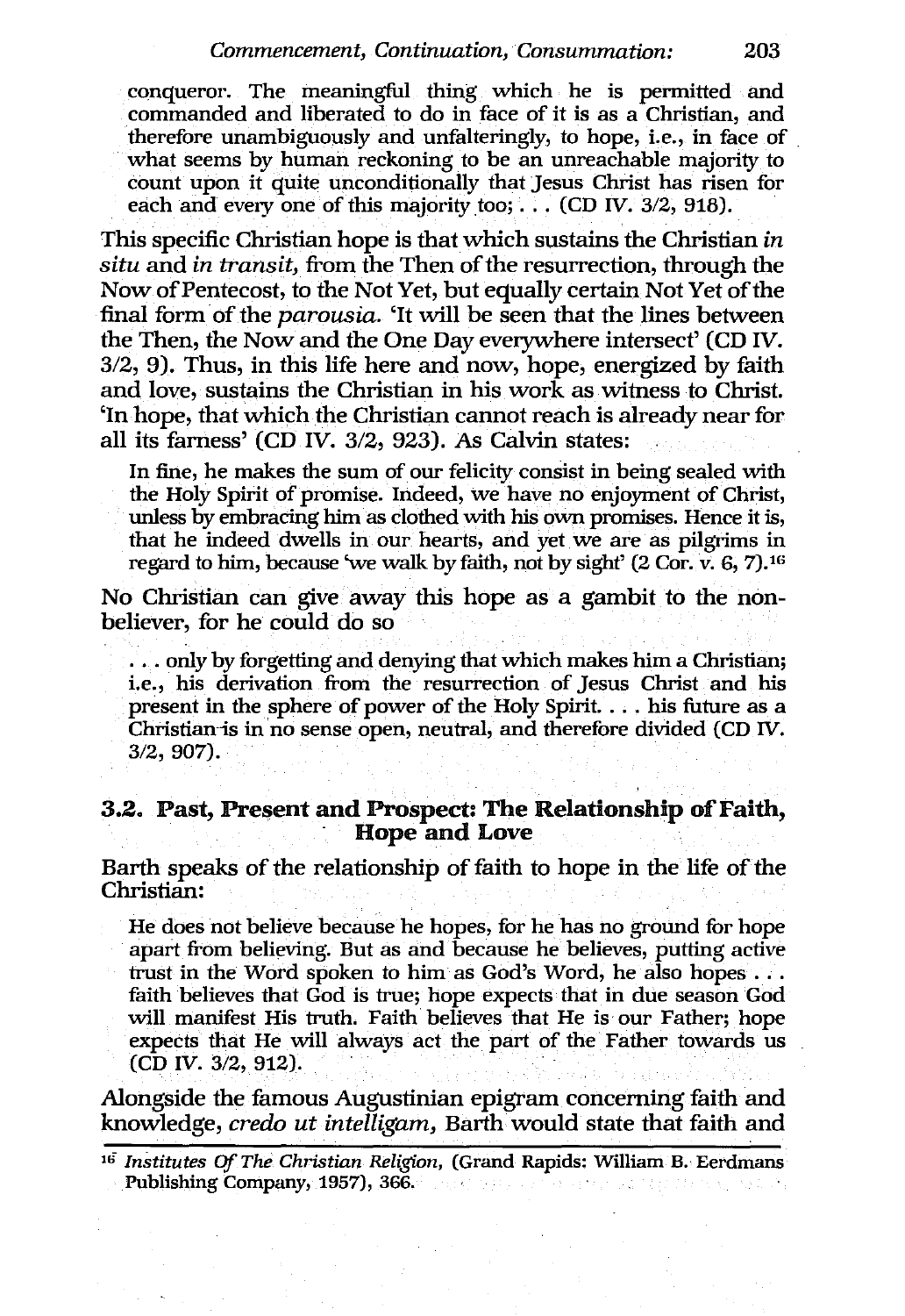hope are related *credo* ad *expectatinnem-I* believe toward hope and expectation. Thus, faith is equally a being moved by God ('For by grace you have been saved through faith; and this is not your own doing, it is the gift of God' Ephesians 2:18); and faith blossoms in hope, a being moved toward God ('he delivered us from so deadly a peril, and he will deliver us; on him we have set our hope that he will deliver us again' 11 Corinthians 1:10). The Christian is started, continued and is consummated in salvation by the personal God who acts in his threefold *parousia* of resurrection, Pentecost, and fulfillment. And, *in medias res,* he is carried along by the power of the Holy Spirit, who constantly testifies of Jesus' historical revelation and also leads us toward Christ's future presence as pantocrator (Cf. John 14:25-27). Barth states that Jesus Christ is the past, present, and prospect of our life as Christians:

As the Subject of the faith and love of the Christian, Jesus Christ is also the Subject of his hope. . . . Nor is it that He merely *is* his hope. He was, and is, and, as the One Who was and is, He will be (CD IV. 3/2, 915).

Barth also wishes to guard against giving to Christian hope more than it possesses. We must admit that the *parousia* begun in the resurrection has not yet been completed. 'The fact remains that the consummating revelation of Jesus Christ and its redemptive work have not yet taken place.... Thus even Christian hope, for all its clarity and certainty, for all its participation in the One hoped for, cannot be more than hope' (CD IV. *3/2,* 917). We still walk by faith, not by sight, yet we are no less certain that he will yet deliver us.

The relationship of love to faith and hope is that love is both the content and the act of God (God is love in action) which through faith begets us to a certain hope. When God says to humanity, 'I love you', it is hope that enables this justified person to realize that God will consummate his love manifested in the Incarnation, and will love man eternally by the completion of his acts of resurrection and Pentecost through what is yet coming-the final appearance of his Son.

It is not the Christian trying to help out his feeble faith and love with a little hope, but Jesus Christ already present now as the One He will be in the consummation of His revelation, who actually makes his hope the power which sustains his faith and gives wings to his love tomorrow no less than today (CD IV. 3/2, 916).

However, still being in the flesh, we must play the part; i.e., we must participate in the reality that has come to us in Jesus Christ,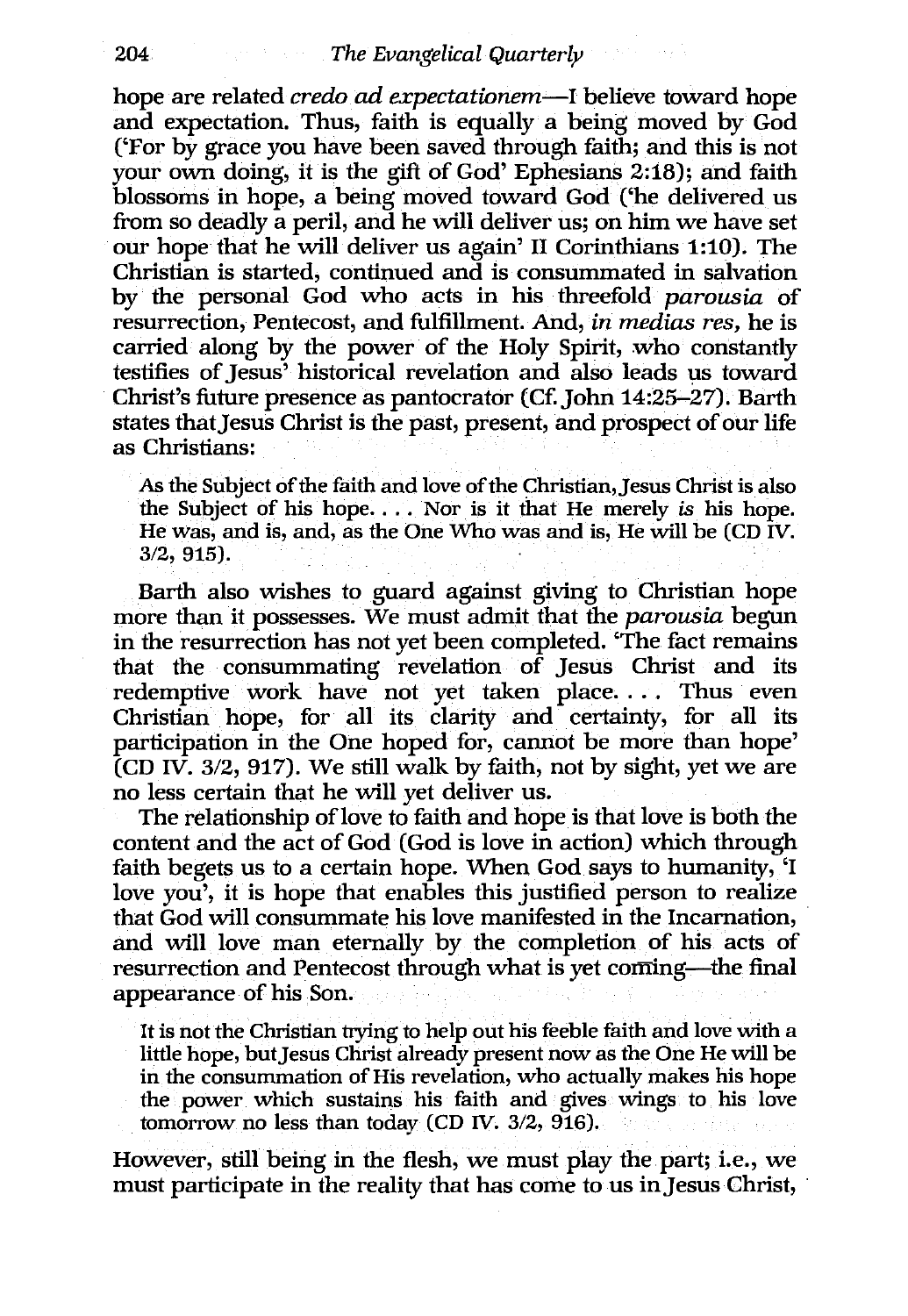although it is not fully revealed. 'But the Christian has not merely to hope. He has really to show that he is a man who is liberated and summoned, as to faith and love, so also to hope' (CD IV. 3/2, 926). So, the Christian must witness to Christ, with a view toward the end which is much different from the conception of life and its end rendered by William Cullen Bryant in his poem *Thanatopsis.* 

So live, that when thy summons comes to join The innumerable caravan, which moves To that mysterious realm, where each shall take His chamber in the silent halls of death, Thou go not, like the quarry-slave at night, Scourged to his dungeon, but, sustained and soothed By an unfaltering trust, approach thy grave Like one who wraps the drapery of his couch About him, and lies down to pleasant dreams.<sup>17</sup>

The Christian does not lie down to pleasant dreams, to quiet contemplation, either in this life or the next. Nor does he imagine that his works in this life· will determine his destiny. To the contrary, he is always abounding in this life because of and on the basis of his salvation wrought by Jesus Christ, so that when his end--or rather, his real beginning--or also, his continuing and his consummation-comes, he can confidently accept God's judgment on his life, which has been worked out in hope. Yet, 'He does not guarantee his future by hoping any more than he justifies himself by believing or sanctifies himself by loving' (CD IV. 3/2, 914). At the Christians' death, 'it is all up with them, and you can expect no more. This was your life as a witness of Jesus Christ' (CD IV. 3/2, 926). The Christian will understand that, even for many Christians-perhaps for himself-the first shall be last and the last first; yet he still knows that, if he really hopes, he is 'restored and set in that service "in eternal righteousness, innocence and blessedness" , (CD IV. 3/2, 928). *Not* lying down to pleasant dreams, not absorption into the void, but awaking fit for true service is the Christian's destiny.

#### 3.3. Life in Hope: Personal, Penultimate, and Powerful

This idea of the Christian life as a life lived in hope is developed under Barth's second subpoint; 'Life In Hope'. Having analyzed the content of hope, which is the surety of the third and final form of the *parousia,* the effective presence of God with his people,

<sup>17</sup> In Sculley Bradley, Richard Croom Beatty, and E. Hudson Long (eds.), *The American Tradition In Litemture: Thi"d edition Vol. I.* (New York: w. w. Norton & Company), 475.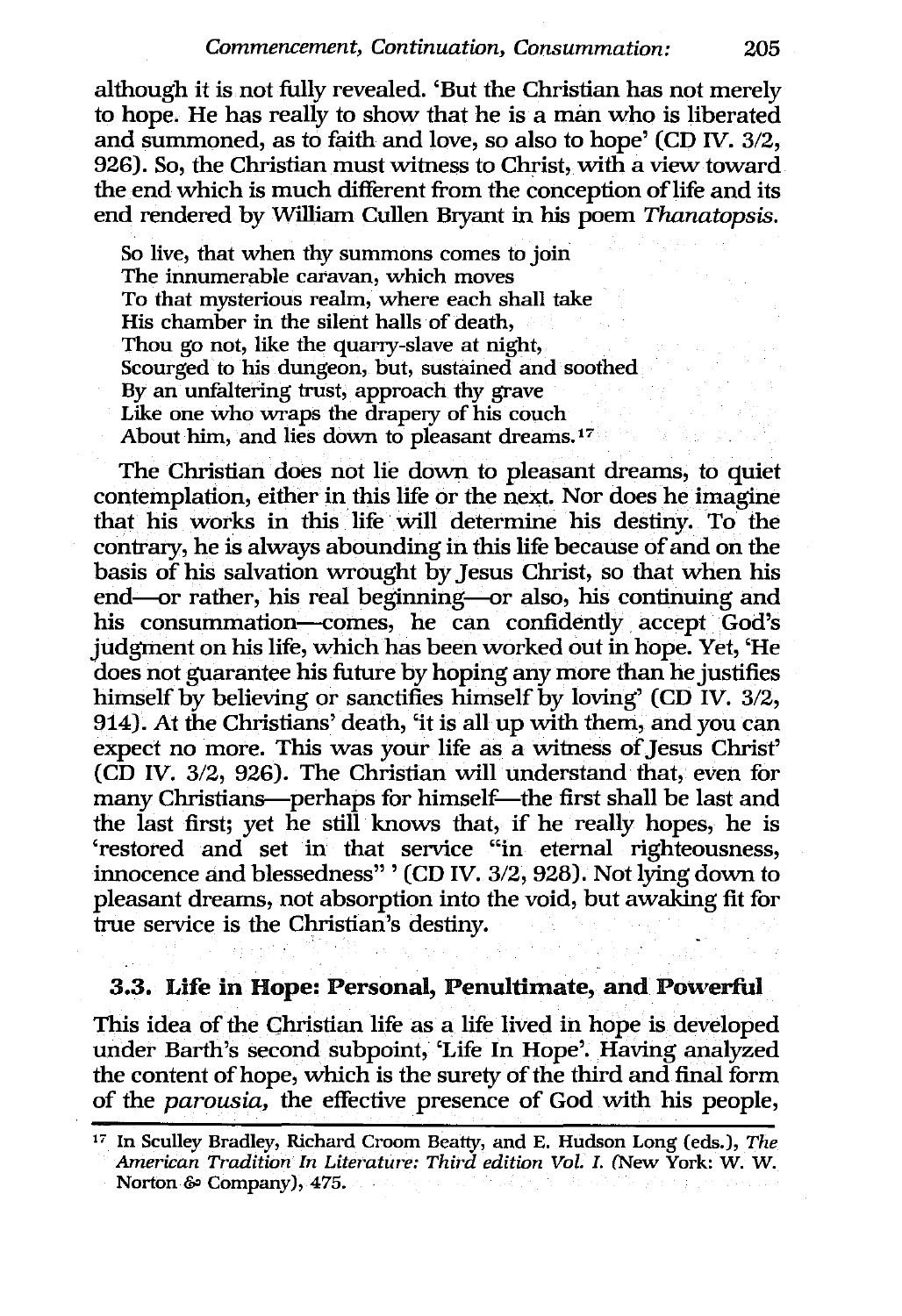#### 206 *The Evangelical Quarterly*

Barth presents an analysis of the Christian's life in this hope. He speaks of the legitimate Christian concern for self-authentication in this hope. Having established that the future is not dark, obscure or ambivalent, nor dependent on calamitous or uplifting circumstances, Barth feels that the Christian must still authenticate his life as a witness to Jesus Christ. There are three determinations of the Christian's life in hope.

#### *3.3.1. The Christian in Community*

First, although the Christian is always personally concerned and involved, and religion is an individual affair, 'Christian existence, which is radically distinct from all religion, can never be the private affair of the Christian' (CD IV. 3/2, 930). Christian life is personal, but not private: 'Personal interest means the personal acceptance by the Christian of the function assigned to him rather than concentration of his will and desire and striving on personal advantage which might accrue' (CD IV. 3/2, 930-31). Christian hope means glory, reward, gain, pardon, and transformation, but only in 'the comprehensive context of the final redeeming act of God in full manifestation of the reconciliation of the world....' (CD IV. 3/2, 931). Thus, the Christian hope is a hope in *community.* The Christian functions, in community, as representative; and this representation is twofold. First, there is the representation within the Christian community itself, where the Christian acts as Christ's representative to his fellows and prevents them from falling asleep;

There have to be men by whose irrepressible and constant unrest at least a few and even perhaps quite a number of their fellows are prevented from falling asleep as though nothing had happened and nothing out of the ordinary could happen in the future (CD IV. *3/2,933).* 

Second, Christians are also representatives to God of the surrounding humanity which seems for the most part to slumber.

The Christian now can only wake up for others, for the sleeping Church and the world around. He can only appear to them from time to time as a watchman. Provisionally the Church and the world hope in him as their representative (CD IV. *3/2, 933).* 

### *3.3.2. The Christian Penultimate and Ultimate*

Second, the Christian lives in constant tension between the existent penultimate kingdom of Christ, and the ultimate final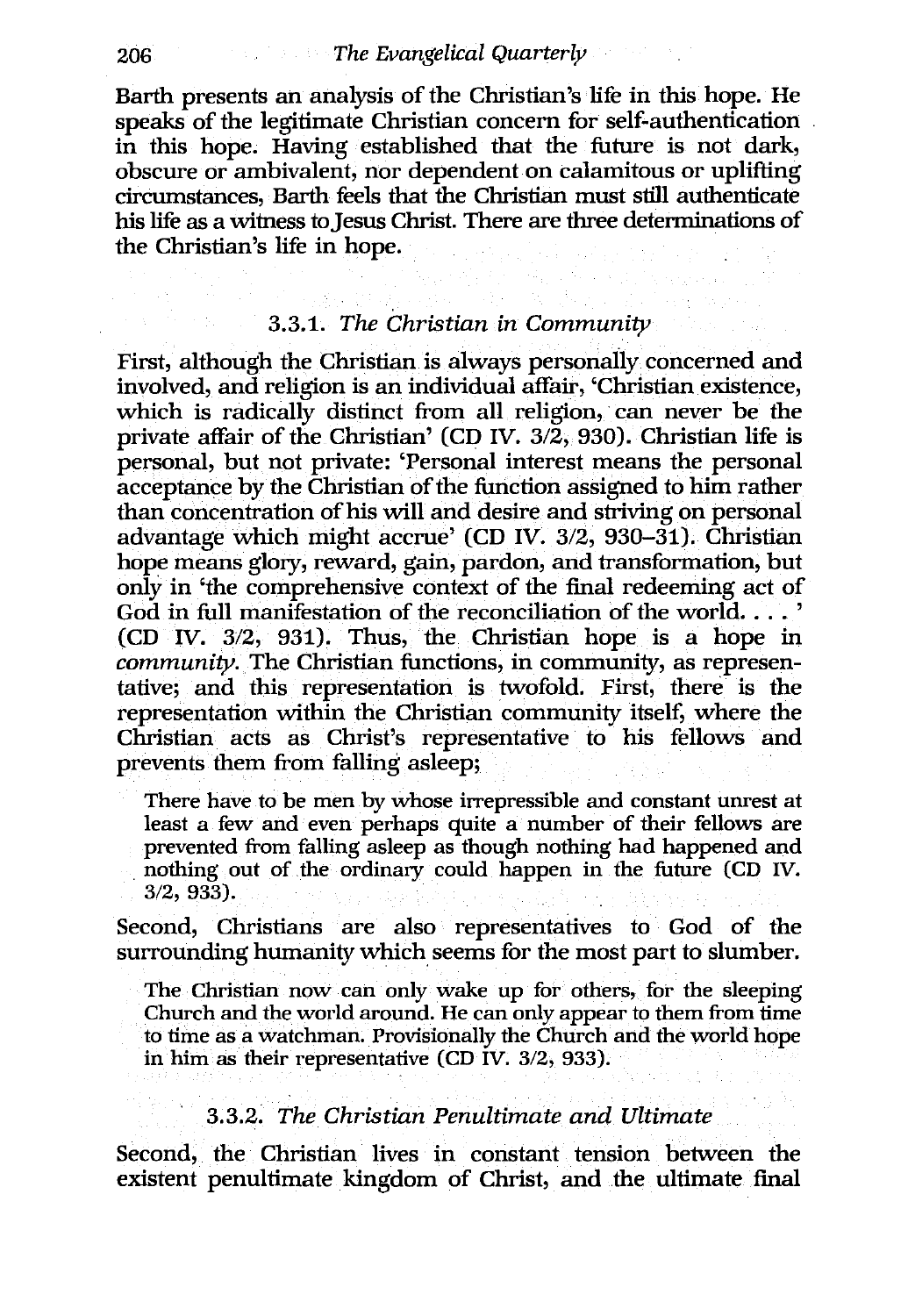kingdom of God. 'No one is able to concentrate so rigidly on the ultimate denouement or to turn so resolutely from penultimate developments' (CD IV. 3/2, 936). The problem is obvious; how can the Christian real1y serve, if he has eyes only on the future kingdom? The penultimate will not be a reality to him.

If the sphere of the penultimate is left empty by pure hope of the ultimate . . . there will exult . . . in it demons of the crassest because uncontrolled and undisciplined worldliness . . . Only a Christian hope which is strong in this sphere, too, is a match for these demons (CD IV. 3/2, 936).

If he does not serve the Lord here and now in the time now given to the world and himself, what prospect is there for his future service 'in righteousness, innocence, and blessedness?' (CD IV. 3/2, 937).

The Christian concern for the penultimate is shown by the fact that: (1). 'it is not bound to either the lighter or the darker side which existence may alternately display' (CD IV. 3/2, 938). Hence, millennialists of whatever persuasion should not permit the wickedness of the world, its wars and famines, to blind them to their obligation to service for it, for God is still working whether the medieval church reigns supreme, or Nero does; (2). the Christian hope 'assumes at once the form of action, corresponding to its concrete object' (CD IV. 3/2, 938). Hence, the Christian has no excuse in the sovereignty of God for laziness; and (3). 'the Christian does not think or act as private individual' (CD IV. 3/2, 939); hence, he always looks for opportunities through which he can reflect the glory of the gospel hopewhether it be the United Nations or The World Council of Churches. All these are opportunities for acting for the community of fallen humanity.

# *3.3.3. Life in hope from God*

Third and finally, the Christian hope is worked out in the surety that its hope is from God.

The only one who can secure and introduce this reality of the Christian who hopes is God Himself in whom he may hope with reference both to the ultimate and the penultimate, and whom he may thus serve in his prophetic existence in the world (CD IV. 3/2,941).

Substitute hopes will not do; The idealistic hope of Woodrow Wilson; the chiliastic hope of Thomas Munzer; the grandiose hopes of socialists; the trickle down hope of Reaganism; the classless society of Marx-none of these will suffice.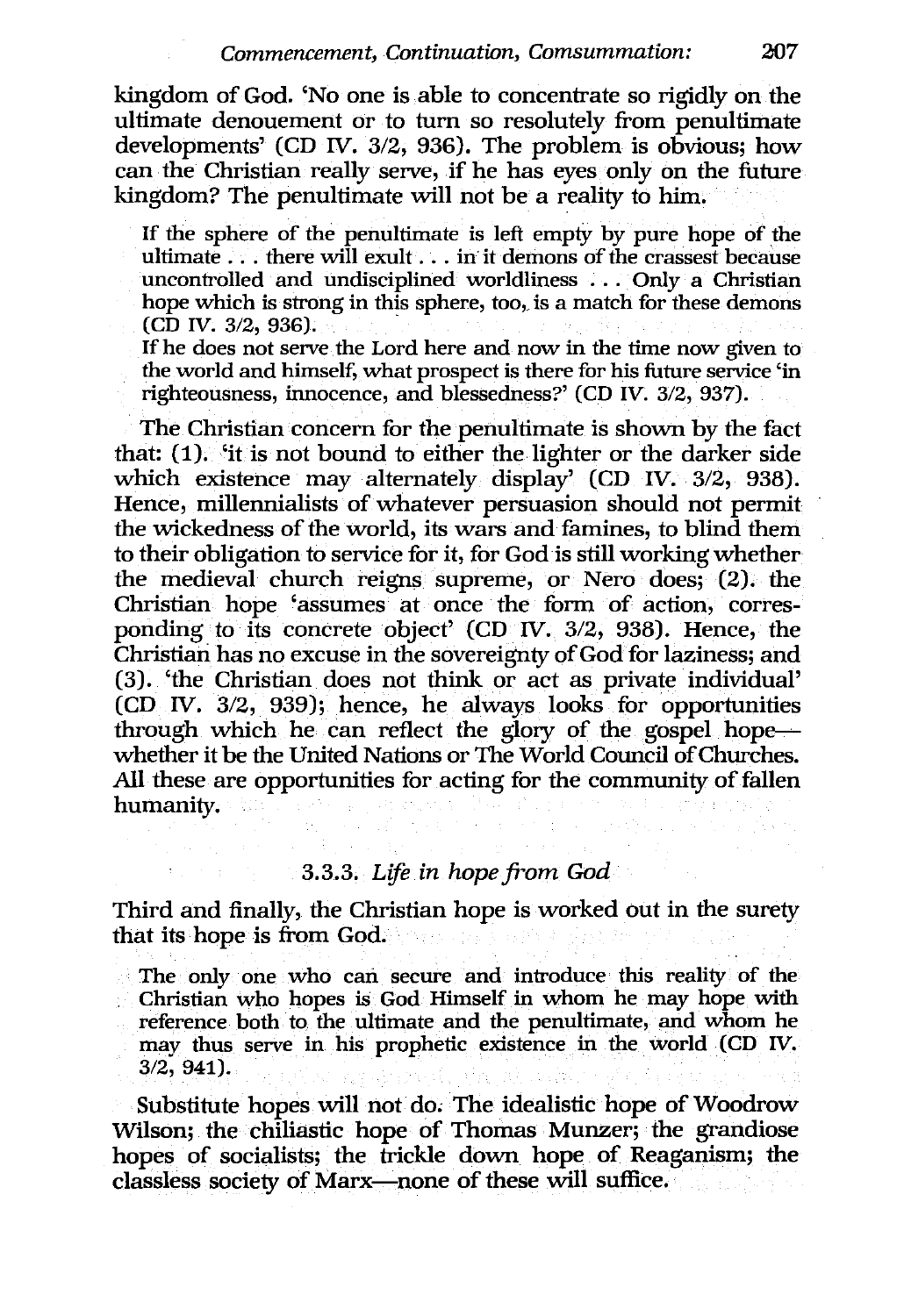But no man has this whole life in hope of himself. Not even the Christian can produce it of himself. The Christian, however, is the first to realize that neither he nor any other man can do this. If a man is to live a life in hope, it must be a life derived from God. This is the assertion with which we must, or may conclude (CD *W.* 3/2, 940).

To live by surrogate hopes; to *try* to muster up merely human vision; to place hope in medicine, art, or politics; to imagine that ignoring the penultimate completely or treating it as if it were the ultimate, or only, reason that man may have to live-all of these . would be idolatry for Barth. However vital the living of the life of hope is for us, we must never distort it into a god itself, and thus worship only the god, hope. It is the God *of* Hope that the Christian serves and worships; He it is who gives us the gift of hope so that we need not apotheosize any human longing or activity into an hypostatized idol of false promise or illusion. The God of hope moves the Christian; he is not moved by his own power. '. . . Christian existence is existence in movement. Hope takes place in the act of taking the next step. Hope is action, and as such it is genuine hope' (CD IV,  $3/2$ , 939). This genuine hope is grounded and stimulated by 'the God of hope' (Romans 15:13), for'. . . the limit set to Christian existence can be removed only with the coming of Jesus Christ Himself to complete His revelation' (CD IV.  $3/2$ , 904).

The only point is that God Himself, the 'God of hope' (Rom. 15:13), in the glory still to be manifested, is not an abstraction but bears the features of a specific human countenance well known to the one who hopes, namely, the countenance of the One who has come already in the event which fulfils the hope of Israel, and who will Himself come again in that future event in full revelation of His salvation and glory (CD *W.* 3/2, 909).

### 4. Criticism and Conclusion

# 4.1. Thinking Like God or Thinking in Hope?

One of the characteristic criticisms of Barth has been that his thought is at least implicitly universalistic; many such readers of Barth *too* easily mistranslate his great confidence and hope into his alleged presumption to think like God, and to declare that all men are saved. Certainly, in his discussion of hope, Barth states that the resurrection of Christ is for all men. In his *The Resurrection of the Dead, he states the universality of the resurrection:* 

'In Adam all die' is the account of every human life ruled off; 'in Christ shall all be made alive.' ... Observe the 'all', obvious'from the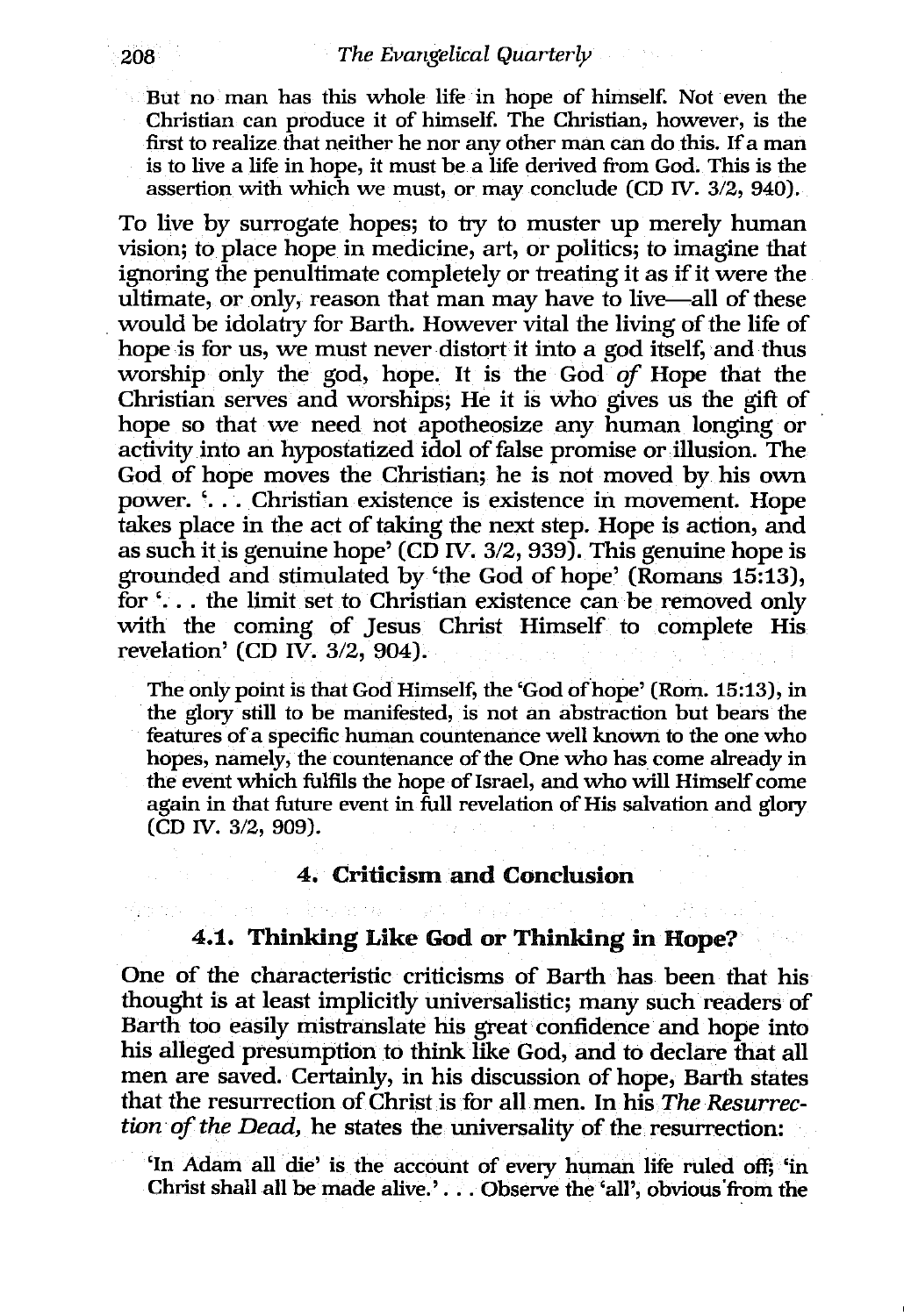start, the later following 'who belong to Christ (Christ's) to be understood, not as exclusive, but as representative. The resurrection, like death, concerns all.<sup>18</sup>

From this starting point, Barth proceeds, sometimes by direct statement, sometimes by implication, to his hope for a universalism. Cornelius Van Til states that Barth in his concept of the election of all men in Christ makes a 'titanic effort to think like God', and is therefore 'fantastically unscriptural'.19 Yet, it is clear that Barth did not intend to think like God presumptuously, but merely to 'think God's thoughts after Him'. In an earlier volume of the *Church Dogmatics* he·wrote;

... it is not legitimate to make the limitless many of the elect in Jesus Christ the totality of all men. . . . It is always the concern of God to decide what is the world and the human totality for which the man Jesus Christ is elected, and which is itself elected in and with Him. It is enough for us to know and remember that at all events it is the onmipotent loving-kindness of God which continually decides this . . . . We cannot consider their number as closed, for we can never find any reason for such a limitation in Jesus Christ. As the reality and revelation of the omnipotent loving-kindness of God, He is not dead, but lives and reigns to all eternity. This event in and for the world, and therefore its movement and direction at any given moment, its dimension and the number of those whom the event affects at any moment, are all matters of His sovereign control. ... For the very same reason, however, we cannot equate their number with the totality of all men.... Those who believe in Him, however, are not all men, nor mankind as such in its totality. They are always distinct from this totality. They live in the world as elected  $\dot{\epsilon}$  x  $\tau$ o $\dot{\upsilon}$   $\kappa$   $\dot{\upsilon}$   $\sigma$  $(In. 15:10)$ .... Nowhere does the New Testament say that the world is saved, nor can we say that it is without doing violence to the New Testament. We can say only that the election of Jesus Christ has taken place on behalf of the world, i.e., in order that there may be this event in and to the world through Him (CD 11.2, 422-23).

In his focus on Jesus Christ as the elector and the elected, as the judge judged in our place, Barth has freed discussions of predestination from preoccupation· with a hidden, horrible decree from a God lurking behind, and not completely revealed in,Jesus Christ. Jesus Christ is the Elect One in whom humanity is elect; whoever is elect is in Christ and whoever is in Christ is elect. It is God who determines this, and our hope is securely based on this electing God, who is the origin, preserver, and fulfiller of the hope of all mankind.

<sup>18</sup> Barth, *The Resurrection* ... , 166.

<sup>&</sup>lt;sup>19</sup> Christianity And Barthianism (Grand Rapids: Baker Book House, 1962), 164. .

EQ-B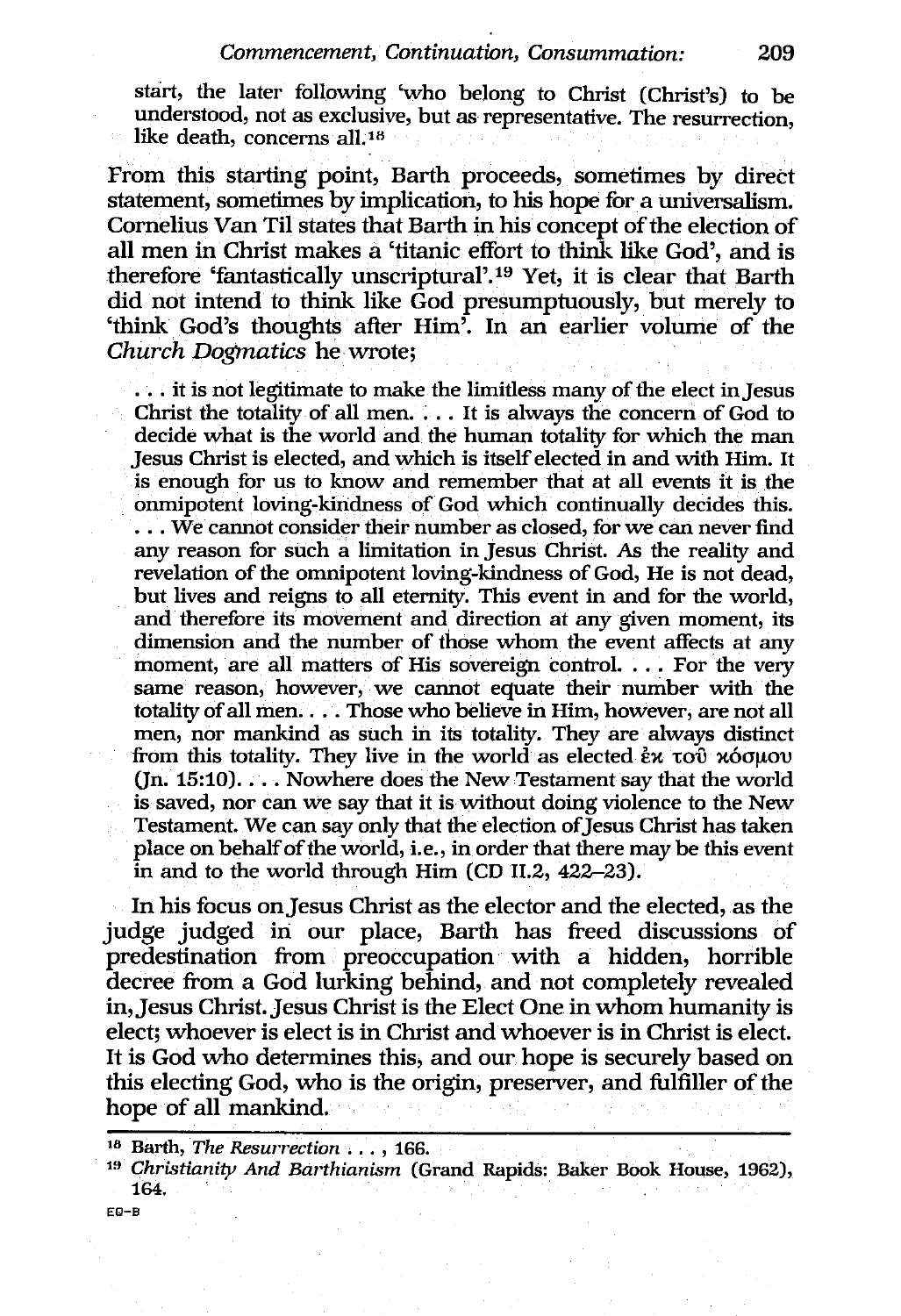# 4.2. Penultimate Priests?

In his conception of the Christian who lives in hope and who in this function, acts as a representative for all humanity before God, is not Barth closer to a sacerdotal priestly conception than he would wish to be? Barth states, 'The Christian now can only wake up for others, for the sleeping Church and the world around' (CD IV. *3/2,* 933). What, precisely, is the function of the church and the Christian as representative? Is it efficacious in any sense for the unbeliever? 'Provisionally the Church and the world hope in him as their-representative' (CD IV. *3/2,* 933). Did the apostolic community ever act as a representative for the world around it? It would seem that they did not, unless one would wish to describe evangelical preaching and the call to repent and to enter the *ecclesia* as representative. Certainly Barth rejects all sacerdotalism. But is the Christian as representative merely a way of Barth's imagining a universalism through the incarnate body of Christ extended into the church, and therefore suffering and witnessing to Christ in some obscure representative manner?

# 4.3. Parousia and the Crucifixion

Barth's conception of the threefold *parousia* is certainly scriptural. *Parousia* does mean 'effective presence' or 'presence in authority'; and in *Church Dogmatics* IV. *3/1,* he describes the *parousia* as resurrection, pentecost, and the last day (CD IV. *3/1,* 292ff.). However, does the *parousia* begin only with the resurrection? Was not the gospel of the last day, the concept of 'at hand', announced by Jesus in his mighty deeds of healing and in his powerful preaching as recorded in the synoptics? Or does Barth include all of Jesus' ministry under the concept of resurrection, in which case Christ's resurrection becomes the benediction of the Father and the eschatological validation of the Son's entire ministry as the effectual commencement of the ushering in of the kingdom? Even if Barth's view does include the cross under the resurrection, certainly he has omitted from the Christian life in hope a central concern and example-that of the cross. Where are we told in the New Testament that either the life of Christ or the Christian life is participation in the resurrection hope, but not in the crucifixion? Barth emphasize that the reality of the hope of the future existence with God rests in participation in the 'already' of the resurrection. Is it not true that the Christian life is one of crucifixion and self-denial in the penultimate? If we do not emphasize the preaching, healing, and death of Jesus Christ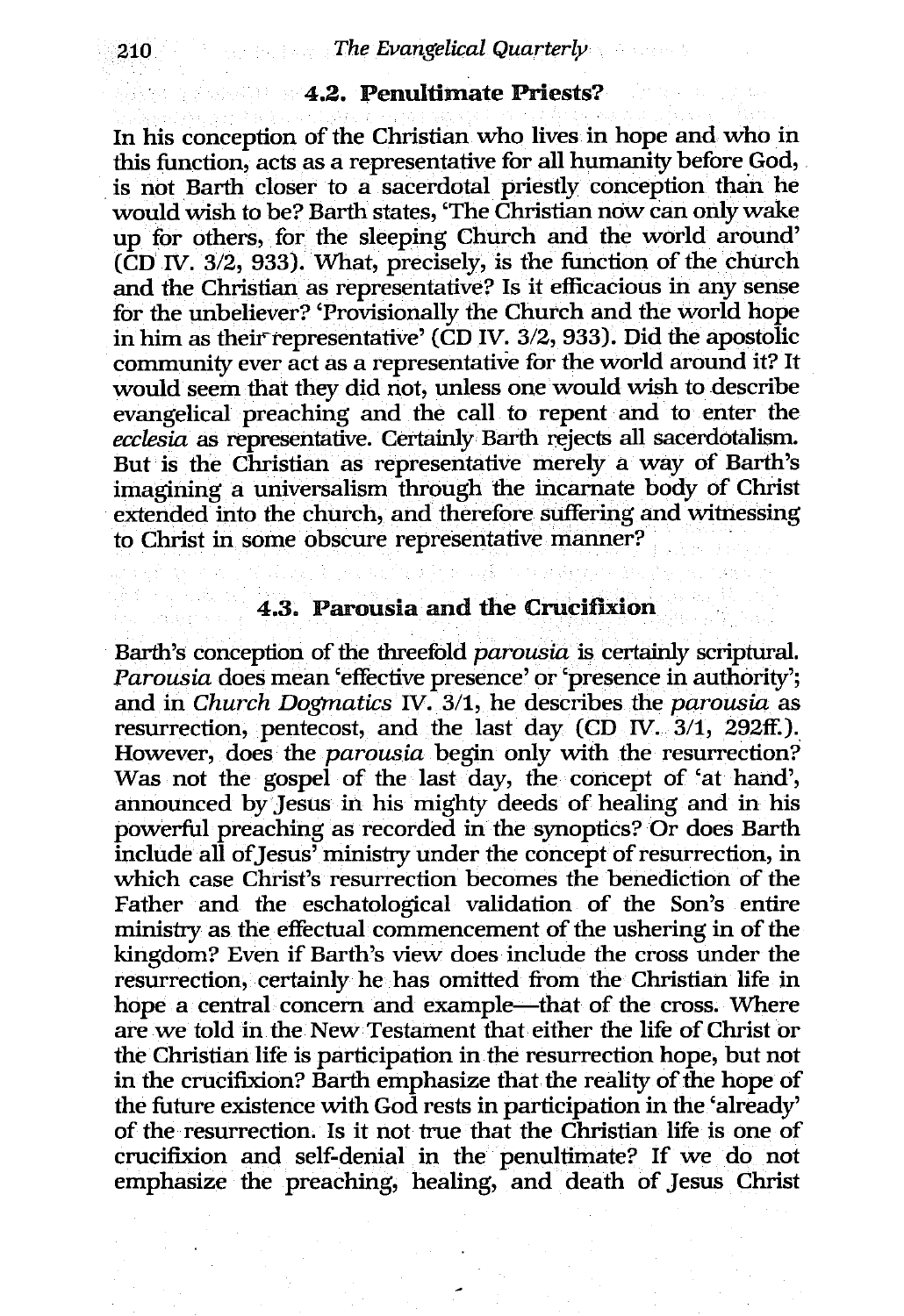when we discuss Christian hope, is not triumphalism, or an unwarranted *theologia gloriae,* always a demonic possibility?

# 4.4. Conclusion: The Christian Arrow of Hope

Despite the criticisms we have suggested, it is the conclusion of this study that Barth's theology of hope so firmly anchors our prospective hope for the future in a retrospective faith in the Christ who has already come, that it avoids the excesses and reductionisms of other contemporary eschatologies, Christian or not.

First of all, Barth's strong Christocentrism prevents the Christian faith from being subsumed under alien metaphysicalcosmological or socio-political categories by which the faith is reduced to a kind of religious cosmology or political construct. For example, Fr. Teilhard de Chardin's theory of cosmic evolution is, according to Barth, only incidentally Christic, or Christian.

His hominization of the universe is more evolutionary than it is Christological; Barth declares;

As concerns T. de C. I let myself be oriented first by the book Le milieu divin. Now it seems at first quite harmless when you write that what you find so exciting in him is not the theological material but the anthropological and palaeontological. Why should we not learn from a man who knows so much about these things? But then (even according to your own presentation) he moves on at once from his scientific observations to the unfolding visions of a cosmos that is rising up from darkness to light; to the concept of a gigantic development in whose context Christ too plays an important role at certain places-but in such a way that he too must accept being evaluated and understood in terms of the context. This is precisely what Gnosis in every age has done with Christianity-always with the intention of bringing in what is distant from it and finally elucidating it.<sup>20</sup>

After having written this to his daughter-in-law, Marie-Claire Barth, August 17, 1963, he then writes the next day to Pro£ Georges Casalis the following:

... it seems unmistakable to me that in T. de C. we have a classic case of Gnosis, in the context of which the gospel cannot possibly survive. The reality that is supposedly manifest there, and that we are supposed to believe, is the deity of evolution-naturally decked out with the name of Jesus Christ, as always happened and still happens in Gnostic systems.21

*<sup>20</sup> Karl Barth:* ... , 116 •

<sup>. 21</sup> *Karl Barth:* ... , 120.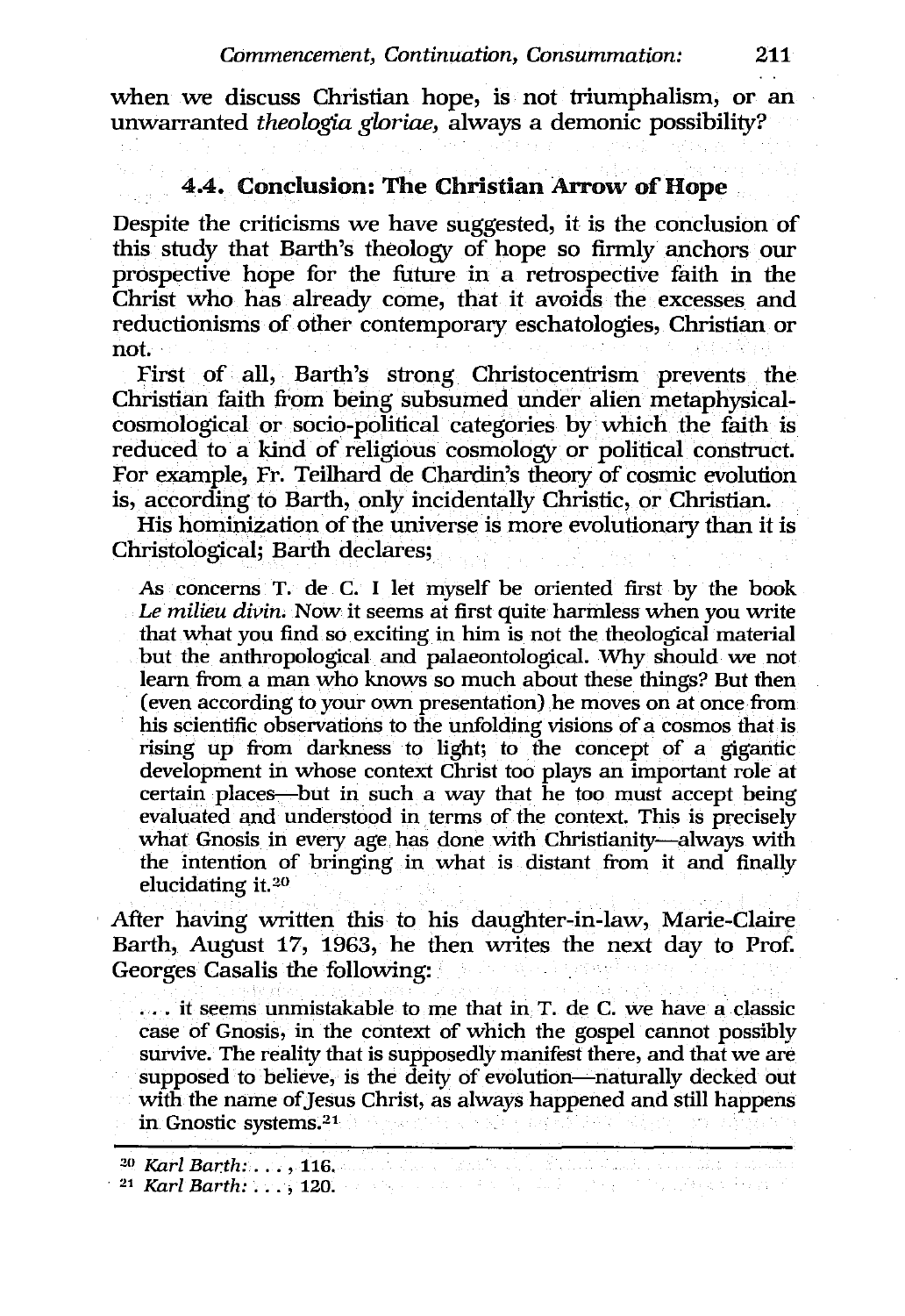He concludes that Teilhard's *Le milieu divin* is a 'giant gnostic snake'. 22

Politically, Barth's theology of hope prevents us from the idolatry of worshipping political principles or movements of whatever orientation, and keeps us focused squarely on Jesus Christ.

What is hope, and what does it mean for the Christian who, since Jesus Christ has not yet spoken His universal, generally perceptible and conclusive Word, finds himself in that dwindling and almost hopeless minority as His witness to the rest of the world? (CD *IV. 3/2,* 917-18).

We must not hypostasize a merely human principle of hope, such as Ernst Bloch's; nor should we substitute the concreteness of current political, social, and economic realities for the specificity and concreteness of Jesus Christ in his threefold *parousia.* It is true that 'there have been many and varied attempts to fix Christian expectation so exclusively on the ultimate denouement that a hopeless view is taken of penultimate developments' (CD IV. 3/2, 936). But, for Barth, it is an impious illusion to reduce the gospel to any particular social or political program; thus, early in his life he championed socialism as a pastor in Safenwil; later, in the name of the One Lord Jesus Christ and as a spearhead of the confessing church, he opposed Nazism with the Barmen Declaration; in addition, he would not join the west in its hostility toward and rejection of communism in the Cold War following World War 11. For Barth, Jesus Christ is our life and hope; nevertheless, or rather therefore.

IfJesus Christ is the goal and end of time, then necessarily this time as such with all its contents, though it is not yet the day of redemption, is at least partly determined by the fact that it moves towards this as its end and goal. It is the last time (CD *W.* 3/2, 937).

It is because of Jesus Christ that we work in the penultimate world; concerning the Christian, Barth writes:

Just because he hopes for the Last Day, for the eternal year, he hopes for the next day and the new year, from which, whatever they may bring, he can always expect at least new indications of the coming of Jesus Christ (CD IV. 3/2, 938).

The coming of Jesus Christ does not sanction or sanctify our earthly hopes for society, but it also does not condone or provide complacency. Jesus Christ works *through* the human community; therefore he simultaneously prevents our utopian fantasies and

<sup>22</sup> Karl Barth: ... , 117.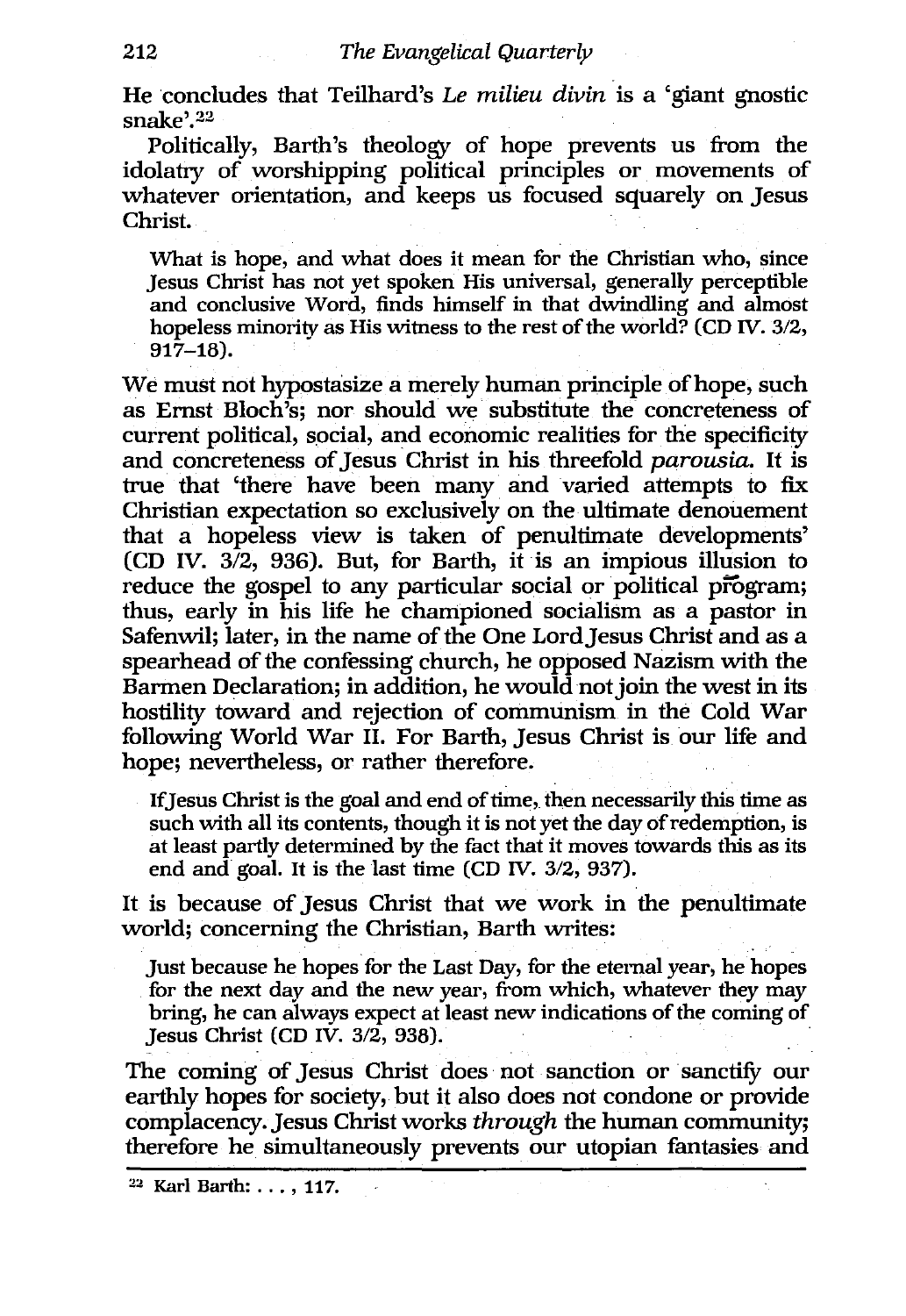our dogged or revolutionary activity from becoming idolatrous by pronouncing plagues on all our households; and he also is the One who reminds us that the cup of cold water given in his name or simply for the sake of the brother or sister is part of the work of the kingdom (Mark 9:41; Matthew 25:40).

Christian hope, then, is abiding in the 'already' of the resurrected Christ and working in the power of the present Holy Spirit; and therefore it is assured of the future kingdom. Our hope has nothing whatever to do with the wishful thinking that Freud attributes to us in *The Future* Of *An Illusion:* 'No, science is no illusion. But it would be an illusion to suppose that we could get anywhere else what it cannot give us'.<sup>23</sup> The natural man does not understand the steadfast joy and hope of the Christian who lives and works and prays in this hope by which he confesses that Jesus Christ is Lord. Thomas Hardy, the great English novelist and poet, seems to say as much as the natural man can hope to say, in his poem, 'The Oxen':

Christmas Eve, and twelve of the clock. 'Now they are all on their knees,' An elder said as we sat in a flock By the embers in hearthside ease.

We pictured the meek mild creatures where They dwelt in their strawy pen, Nor did it occur to one of us there To doubt they were kneeling then.

So fair a fancy few would weave In these years! Yet, I feel, If someone said on Christmas Eve, 'Come; see the oxen kneel

- 'In the lonely barton by yonder coomb Our childhood used to know,'
- I should go with him in the gloom, Hoping it might be so. $24$

He hopes in a plangent, poignant, moving, longing way to find something that has already come to us in Jesus Christ. Hardy spent his whole life searching sensitively and persistently for the God who, he thought, had disappeared. The Christian can only be moved by such a struggle; deep and profound as Hardy's hopefulness is, it is not the hope of which Barth and the gospel

<sup>2:!</sup> *The Futw'e* Of An *Illusion* (New York: Liveright Publishing Corporation,  $-1949$ , 98.

<sup>&</sup>lt;sup>24</sup> James Gibson (ed.), *The Complete Poems Of Thomas Hardy* (New York: MacMillan Publishing Company, Inc., 1976), 468.